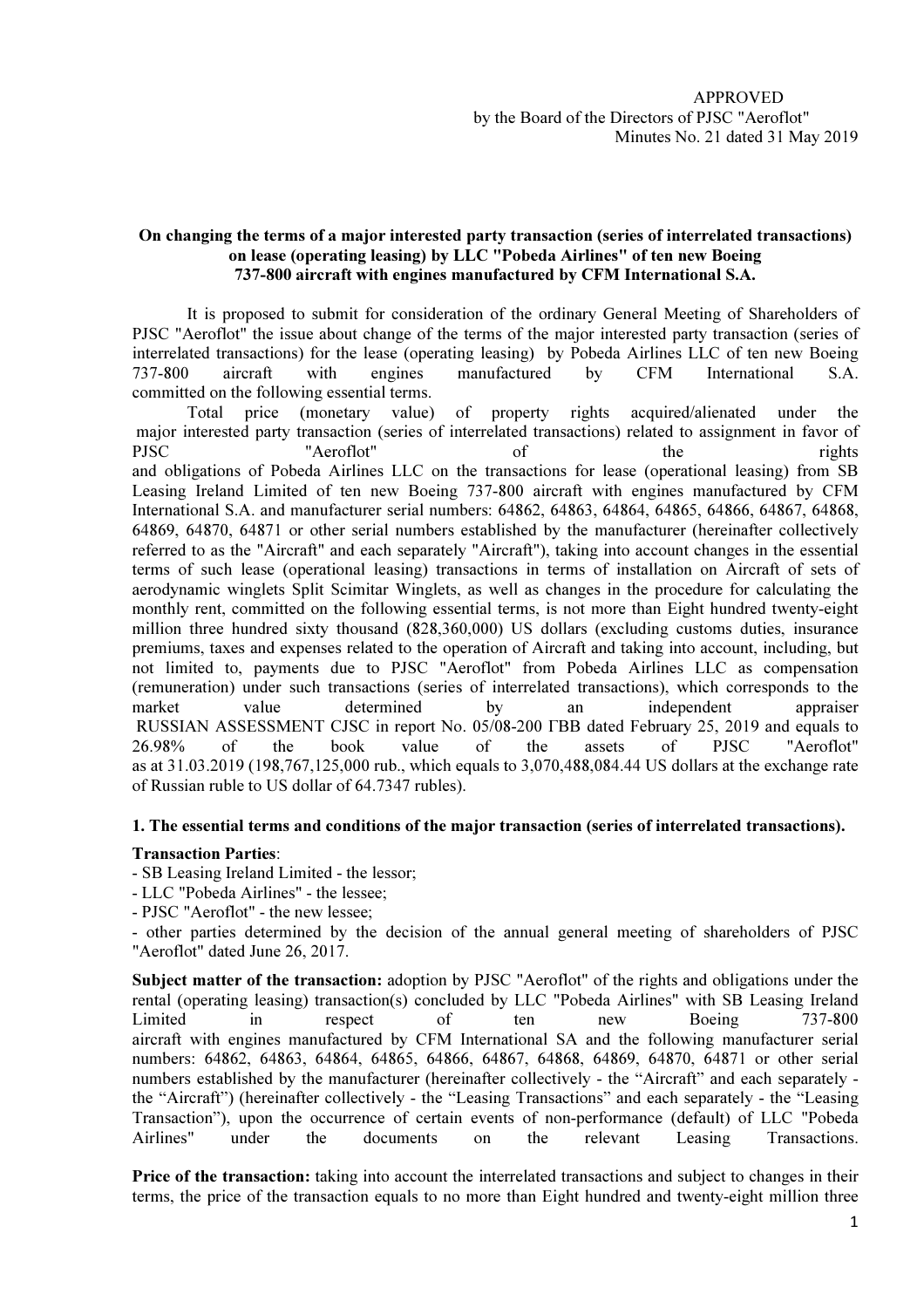hundred and sixty thousand (828,360,000) US dollars (excluding customs duties, insurance premiums, taxes and expenses related to operation of Aircraft and taking into account, including, but not limited to, payments due to PJSC "Aeroflot" from Pobeda Airlines LLC as compensation (remuneration) under the transaction).

Changes of the essential terms for Leasing and Rental (operational leasing) Transactions previously approved by the decision of the annual general meeting of shareholders of PJSC "Aeroflot" dated 26.06.2017 and entered into as part of the execution of the following transaction:

Transaction No. 1. Installation on the Aircraft of winglets:

Subject matter of the transaction: SB Leasing Ireland Limited (lessor) purchases ten (10) sets of Split Scimitar Winglets from LLC "APB Winglets Company" for benefit of LLC "Pobeda Airlines" (lessee) with a value of no more than 285,000 (Two hundred eighty five thousand) USD (without VAT) for one set for their subsequent installation on the Aircraft (with the subsequent provision to the lessee of the documentation relating to their installation), and the lessee agrees to pay the lessor the increased monthly rent in respect of the Aircraft in connection with the installation of sets of Split Scimitar Winglets.

Estimated delivery (installation on the Aircraft) period for Split Scimitar Winglets: from 01.08.2018 to 01.05.2019.

Monthly rent for the Aircraft: floating and calculated by the following formula:

(Basic Rent + Rent Factor) \* Price Escalation Factor, where:

Basic Rent is Three hundred twenty-five thousand (325,000) US dollars,

Rent Factor is a value that depends on the value of the three-month LIBOR rate and is determined by the formula

N<sup>\*</sup>100<sup>\*</sup>(LIBOR 3M - 1%), where N is a fixed amount of 33,400 (Thirty-three thousand four hundred) USD, which, according to the lease agreement, is subject to a quarterly decrease;

Price Escalation Factor is the ratio between the price paid by the lessor to the Aircraft manufacturer and additional equipment manufacturers at the time of delivery of the Aircraft, and the base value of the Aircraft in the amount of Forty million two hundred fifty thousand three hundred (40,250,300) US dollars.

The amount by which the monthly rent is increased as a result of changes in the conditions of Leasing Transactions is no more than Three thousand eight hundred (3,800) US dollars for each Aircraft (excluding VAT) per month during the entire validity period of the lease agreement for the corresponding Aircraft.

Legal expenses: the lessee may reimburse the new lessee the costs of legal support in connection with the changes in Leasing Transactions provided for by this decision in the amount of not more than fifty thousand (50,000) US dollars (excluding taxes).

Transaction No. 2. Change in the calculation of the monthly rent:

Subject matter of the transaction: 2) Changing the procedure for calculating the monthly rent for the Aircraft:

1) The lessee shall make in favor of the lessor a One-Time Payment equal to 4,646,000 USD\* (Total price of the aircraft (as defined below) / 40,250,300 USD) for each Aircraft.

2) Changing the procedure for calculating the monthly rent for the Aircraft:

The monthly rent for the relevant Aircraft for which the One-Time Payment was paid: floating and calculated by the following formula:

Rent =  $((Basic Rent + Basic Rent Adjustment) * K,$ 

The Base Price of the aircraft is Thirty-five million six hundred and four thousand three hundred (35,604,300) US dollars, where:

Basic Rent is 313,500 (Three hundred thirteen thousand five hundred) USD;

Rent Factor is a value that depends on the value of the three-month LIBOR rate and is determined by the formula

N\*100\*(LIBOR 3M - 2.35%), where N is an amount of 29,600 (twenty-nine thousand six hundred) USD, subject to escalation and decrease every three months starting from the fourth month after the delivery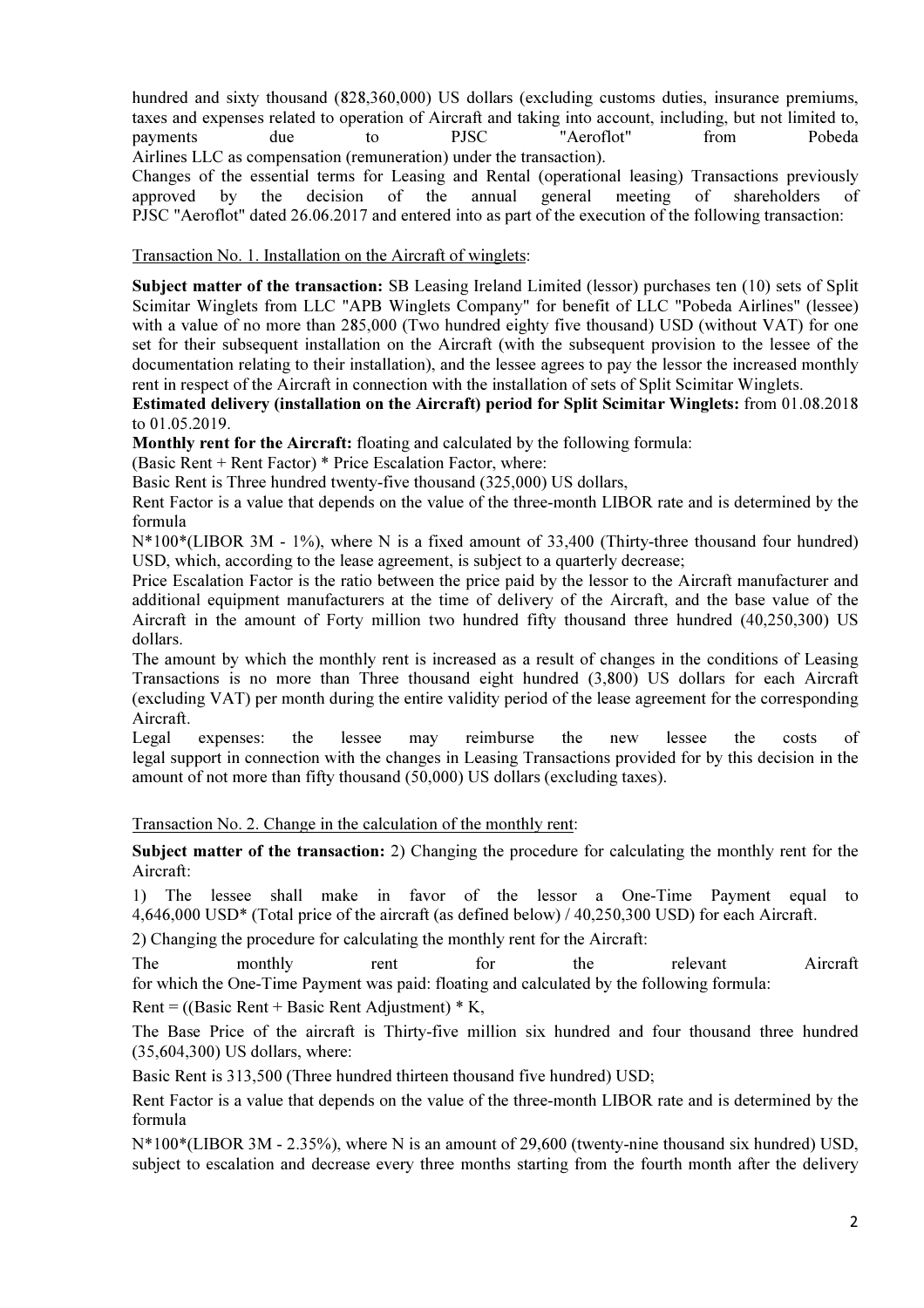| Number of Rent<br>Factor date | $N$ (USD) | Number of Rent Factor<br>date | $N$ (USD) |
|-------------------------------|-----------|-------------------------------|-----------|
| $\mathbf{1}$                  | 29,400.00 | 25                            | 21,200.00 |
| $\overline{2}$                | 29,100.00 | 26                            | 20,700.00 |
| $\overline{3}$                | 28,800.00 | 27                            | 20,300.00 |
| $\overline{4}$                | 28,500.00 | 28                            | 19,900.00 |
| 5                             | 28,200.00 | 29                            | 19,400.00 |
| 6                             | 27,900.00 | 30                            | 19,000.00 |
| $\overline{7}$                | 27,600.00 | 31                            | 18,500.00 |
| 8                             | 27,300.00 | 32                            | 18,100.00 |
| 9                             | 27,000.00 | 33                            | 17,600.00 |
| 10                            | 26,700.00 | 34                            | 17,100.00 |
| 11                            | 26,300.00 | 35                            | 16,700.00 |
| 12                            | 26,000.00 | 36                            | 16,200.00 |
| 13                            | 25,700.00 | 37                            | 15,700.00 |
| 14                            | 25,300.00 | 38                            | 15,100.00 |
| 15                            | 25,000.00 | 39                            | 14,600.00 |
| 16                            | 24,600.00 | 40                            | 14,100.00 |
| 17                            | 24,300.00 | 41                            | 13,600.00 |
| 18                            | 23,900.00 | 42                            | 13,000.00 |
| 19                            | 23,500.00 | 43                            | 12,500.00 |
| 20                            | 23,200.00 | 44                            | 11,900.00 |
| 21                            | 22,800.00 | 45                            | 11,300.00 |
| 22                            | 22,400.00 | 46                            | 10,700.00 |
| 23                            | 22,000.00 | 47                            | 10,100.00 |
| 24                            | 21,600.00 |                               |           |

date of the corresponding Aircraft

K is an escalation factor, equal to (Total Price of the aircraft - One-Time Payment) / Basic Price of the aircraft.

The Base Price of the aircraft is Thirty-five million six hundred and four thousand three hundred (35,604,300) US dollars.

The Total Price of the aircraft means the price for the corresponding Aircraft, determined in accordance with the manufacturer and suppliers invoices, including escalation, price of the equipment, taking into account the equipment suppliers discounts, including the One-Time Payment.

3) For amendments to the Leasing Transactions provided for by this decision, the lessee shall pay the fee in favor of the lessor in the amount of Twenty-five thousand (25,000) US dollars.

4) The lessee compensates the lessor for the documented costs of involving external legal consultants for the transaction in the amount of not more than Seventy five thousand (75,000) US dollars.

All amounts are specified without VAT.

Other essential conditions of the transaction approved by the decision of the annual general meeting of shareholders of PJSC "Aeroflot" dated 26.06.2017 remain the same.

Interested parties and grounds for their interest: members of the Board of PJSC "Aeroflot" V.G. Savelyev, V.N. Antonov, V.N. Avilov, V.B. Aleksandrov, K.I. Bogdanov, V.Ya. Zingman, I.V. Parakhin, I.P. Chalik, A.Yu. Chikhanchin, who are members of the Board of Directors of LLC "Pobeda Airlines"."